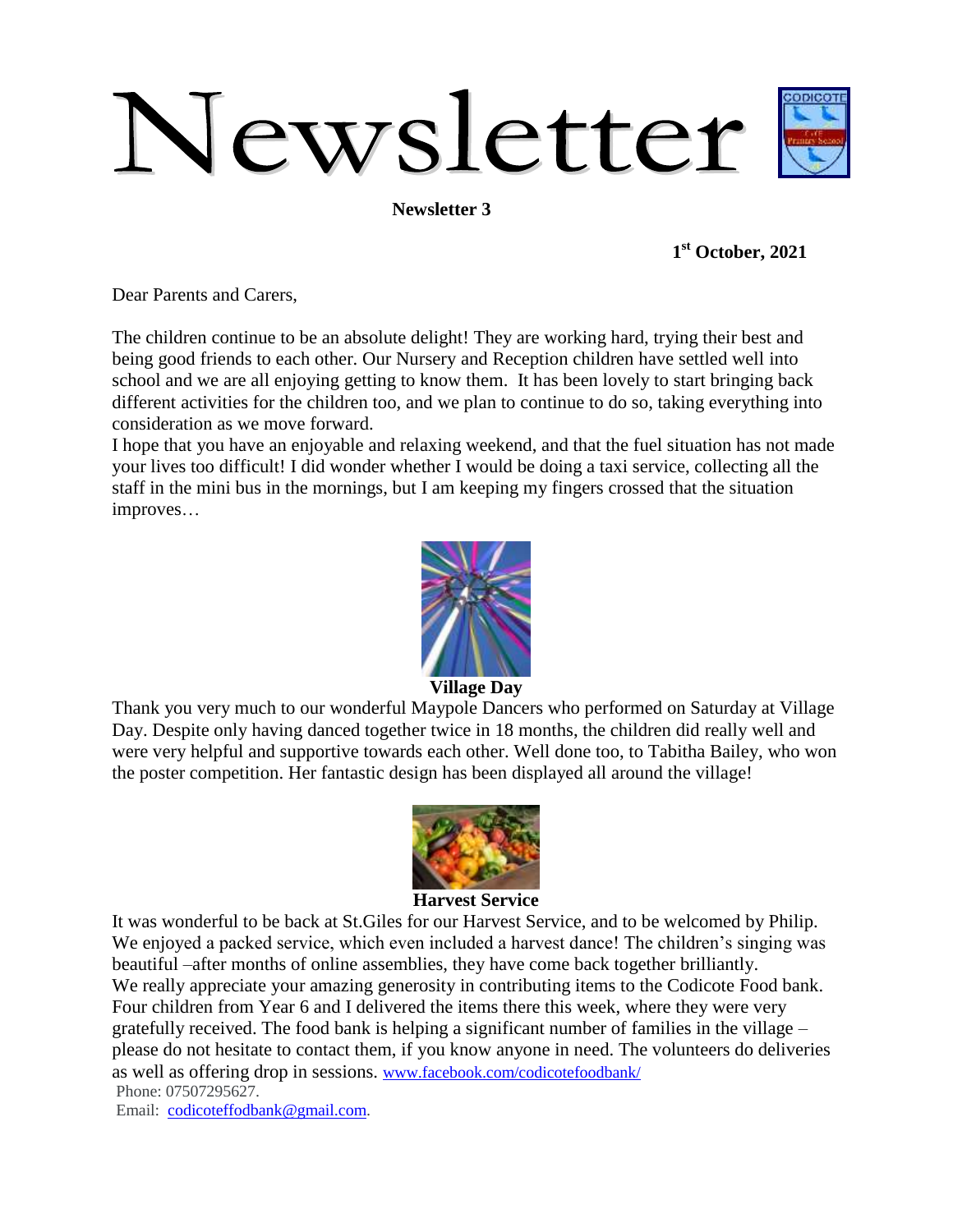

As you will be aware from the email sent out earlier in the week, there have been covid cases in the school. We are aware that with the constant changes, the situation can be confusing for parents, so we thought it would be helpful for us to provide further guidance here. We follow the Department for Education rules in terms of policy and practice in school. NHS guidance is available here: When to self-isolate and what to do - [Coronavirus](https://www.nhs.uk/conditions/coronavirus-covid-19/self-isolation-and-treatment/when-to-self-isolate-and-what-to-do/) (COVID-19) - NHS [\(www.nhs.uk\)](https://www.nhs.uk/conditions/coronavirus-covid-19/self-isolation-and-treatment/when-to-self-isolate-and-what-to-do/)

If a child tests positive on a PCR test, the rest of the class is able to attend school as normal. If a certain percentage of cases is reached, the class goes back into the 'bubble' system – now called 'clusters' and operates separately from the rest of the school. If there is a high number of cases across the school, the whole school returns to the 'bubble' system – operating as we were in the summer.

If a child feels unwell, with any of the covid symptoms, they should be kept off school and taken for a PCR test. They need to remain at home whilst waiting for the results.

If a child has been in close contact with a positive case, or lives in a home with someone who has tested positive, they need to have a PCR test. If it is negative and they are not showing any symptoms, they are able to be in school. You may wish to test regularly with a lateral flow test; if this is positive, or they develop symptoms, a PCR needs to be taken.

Work is provided for children who are having to isolate because they have had a positive test result.

I have added an outbreak management plan onto the school website, on the coronavirus page, for your interest/information:<https://codicote.herts.sch.uk/parents-families/coronavirus/>



## **PTFA**

It was lovely to see existing and new PTFA members at the meeting on Wednesday. We are very grateful to Sarah Tobin, who has been a fantastic chair for a number of years, and delighted that Charlie Unwin will be taking over from her in this role. Amy Turland has also been a great asset as our treasurer, and we are now expecting to need to pass this role on too, so if there is anyone interested in taking this on, please do not hesitate to contact me and I will pass on the details. All parents are welcome to attend any PTFA meetings – our next one will be on Wednesday November  $3<sup>rd</sup>$ , at 7 p.m.

# **Next events:**

- $12^{th}$  November, 2021: Children's Film Night 6.00 p.m.
- $25<sup>th</sup>$  November 2021: 5.00 p.m. Meet Father Christmas! Outdoor event opportunity to meet Father Christmas and enjoy a hot drink and a snack in the fresh air! Further details to be confirmed…